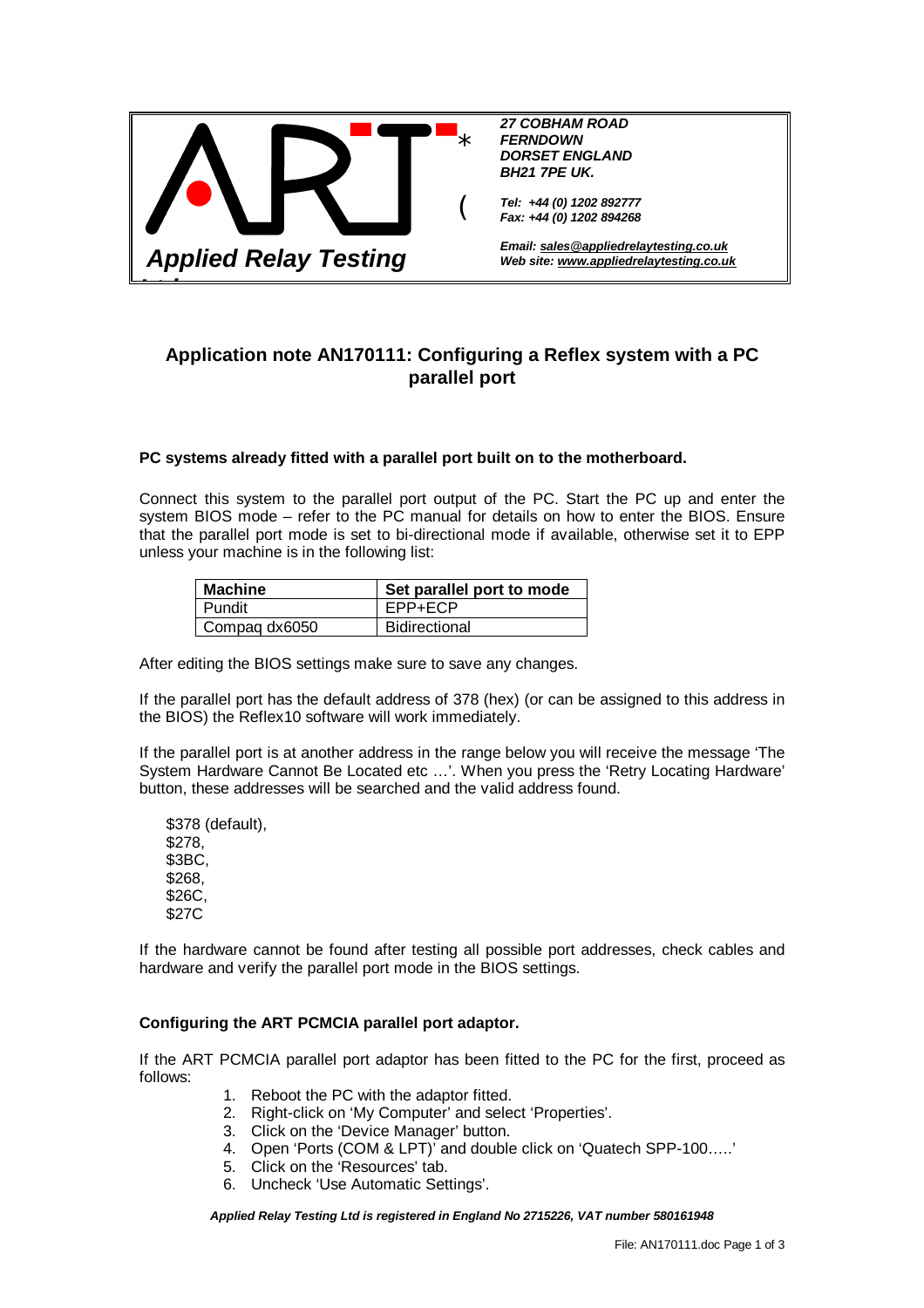7. In the 'Settings based on' control change this to 'Override configuration 0001'. The system will be busy for several tens of seconds and the port address will change to 0278.

Run the Reflex system software and use the parallel port detection procedure to locate this new parallel port setting.

## **Configuring the Reflex10 software for use with an add on PCI parallel port card.**

This procedure should be followed when the host PC hast been fitted with an add-on PCI parallel port adaptor card. Follow the manufacturers' instructions on installing the card to the PC.

Locate the working start address of the card in Windows Device Manager (select 'View', 'Resources by type'). Note that there will be two addresses. In the example below the PCI parallel port card is called the 'PCI 4008A Multi-I/O Adapter' and is found at address 000B000 and 000B400. Only one of these addresses will work with the Reflex system. Follow the procedure below to add the first start address (in this example 000B000) to the Reflex 10 software. If this does not work add the second address (in this example 000B400).

e.g.:

| [UUUU1CUU - UUUU1C3F] INVIDIA hForce PCI System Ivianagement   |
|----------------------------------------------------------------|
| 1 [00001C80 - 00001CBF] NVIDIA nForce PCI System Management    |
| [0000B000 - 0000B007] PCI 4008A Multi-I/O Adapter              |
| 1 [0000B000 - 0000BFFF] PCI standard PCI-to-PCI bridge         |
| [0000B400 - 0000B407]  PCI 4008A Multi-I/O Adapter             |
| MIL [0000C800 - 0000C83F] NVIDIA nForce PCI System Management  |
| [0000DC00 - 0000DC0F] NVIDIA nForce Serial ATA Controller      |
| [0000F000 - 0000F00F] Standard Dual Channel PCI IDE Controller |
| Interrupt request (IRQ)                                        |
| Memory                                                         |
|                                                                |

- 1. Log on to the Reflex 10 software in Administrator mode.
- 2. Select the 'Engineering' tab (bottom right of screen and 'Resource explorer'.
- 3. Navigate to 'Relay Test System', 'Shared', 'Parallel Ports' and right click to select 'Structure', 'Create Resource'
- 4. Type in for example 0B000h to add a port at Hex address B000. This will appear as 'USER-B000'.
- 5. Now quit the software and restart. The system should now be detected.